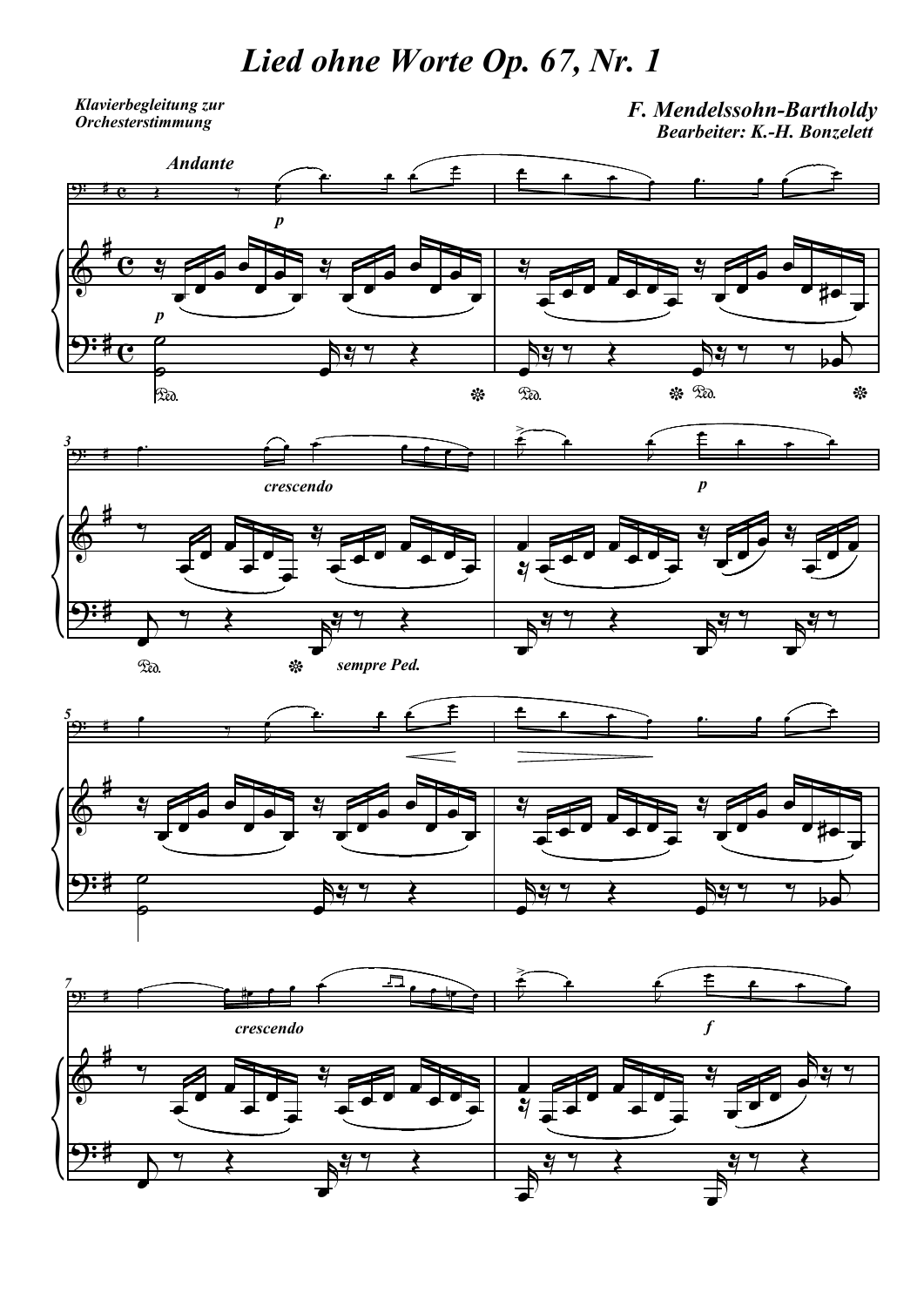







2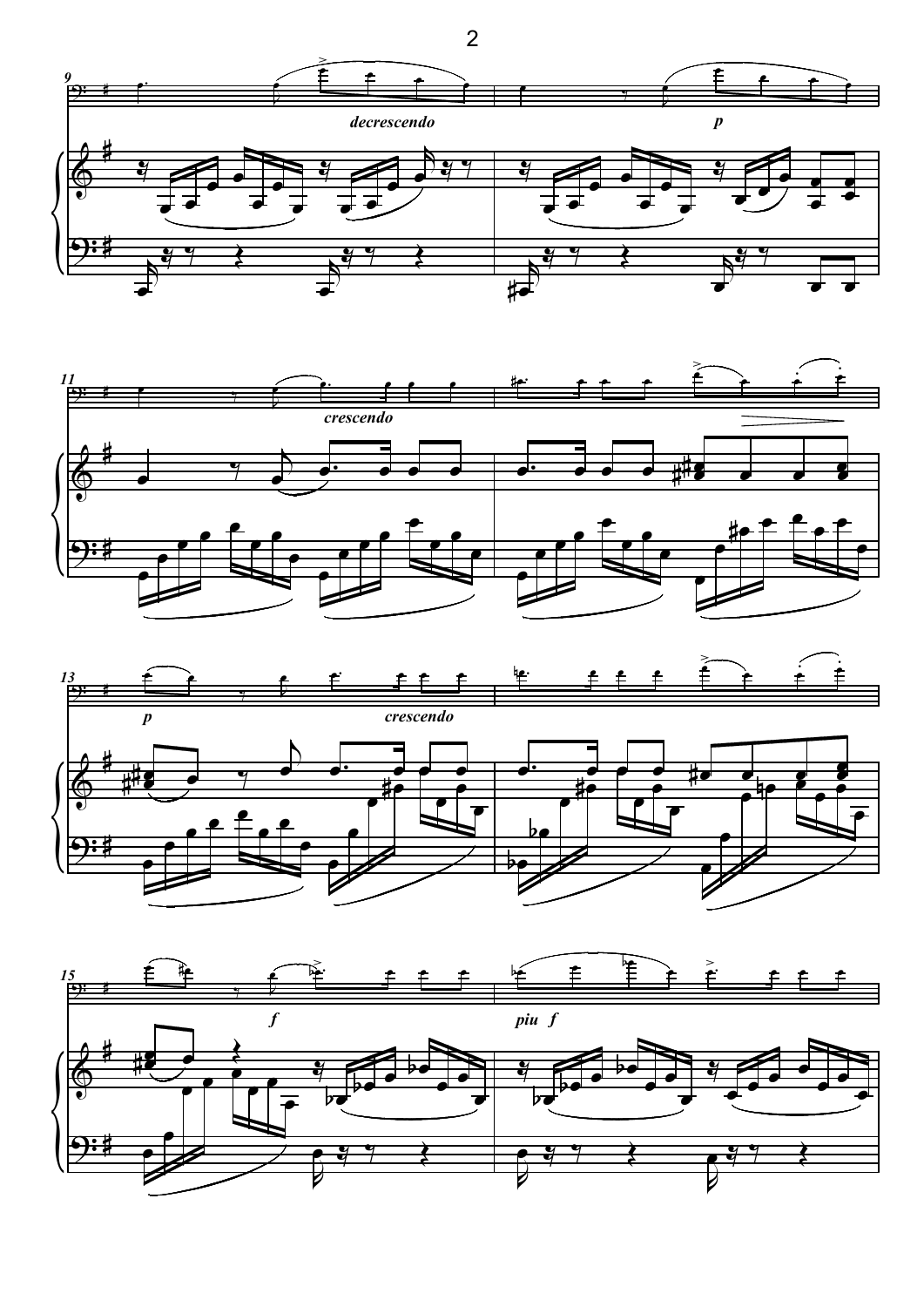







3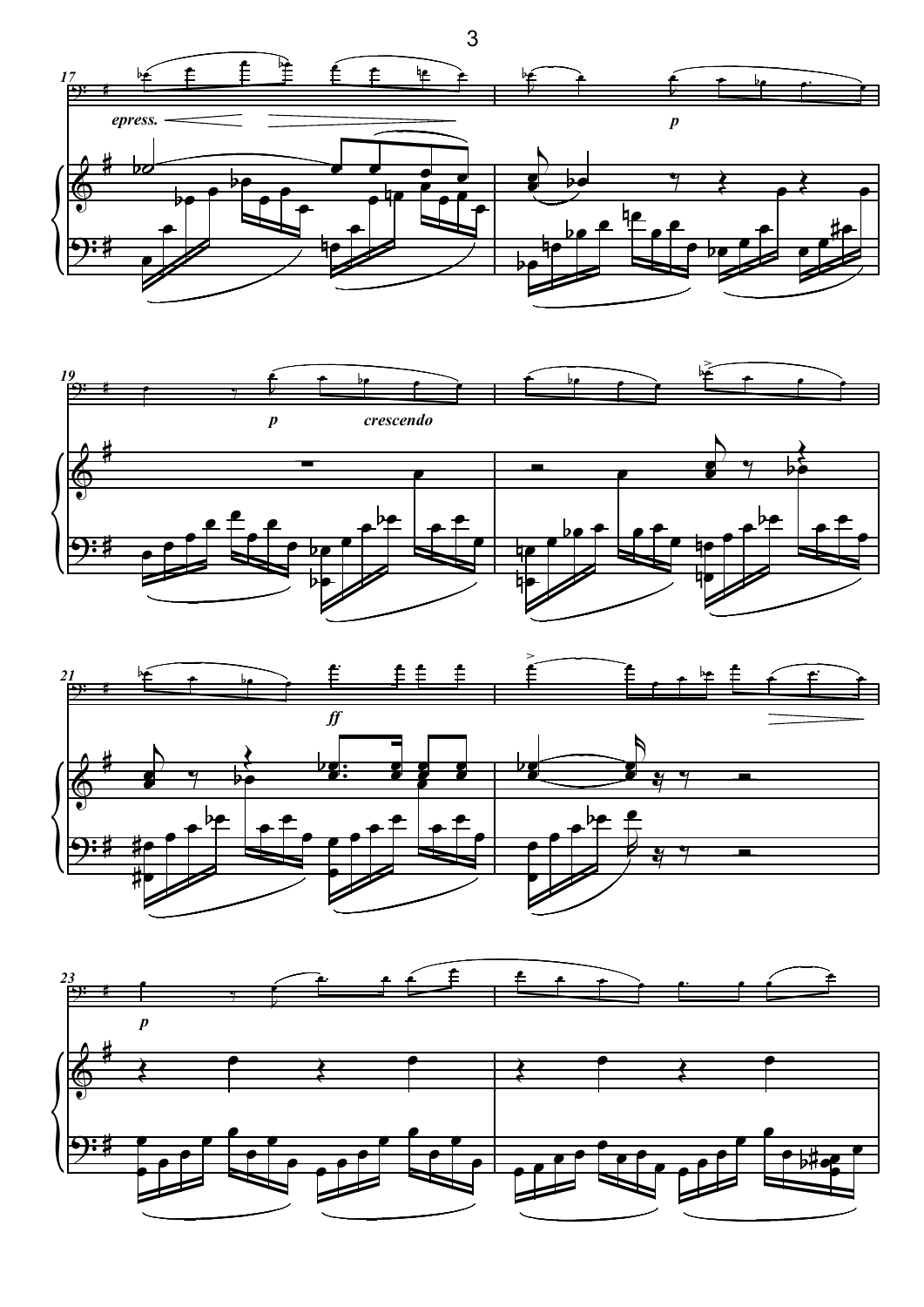